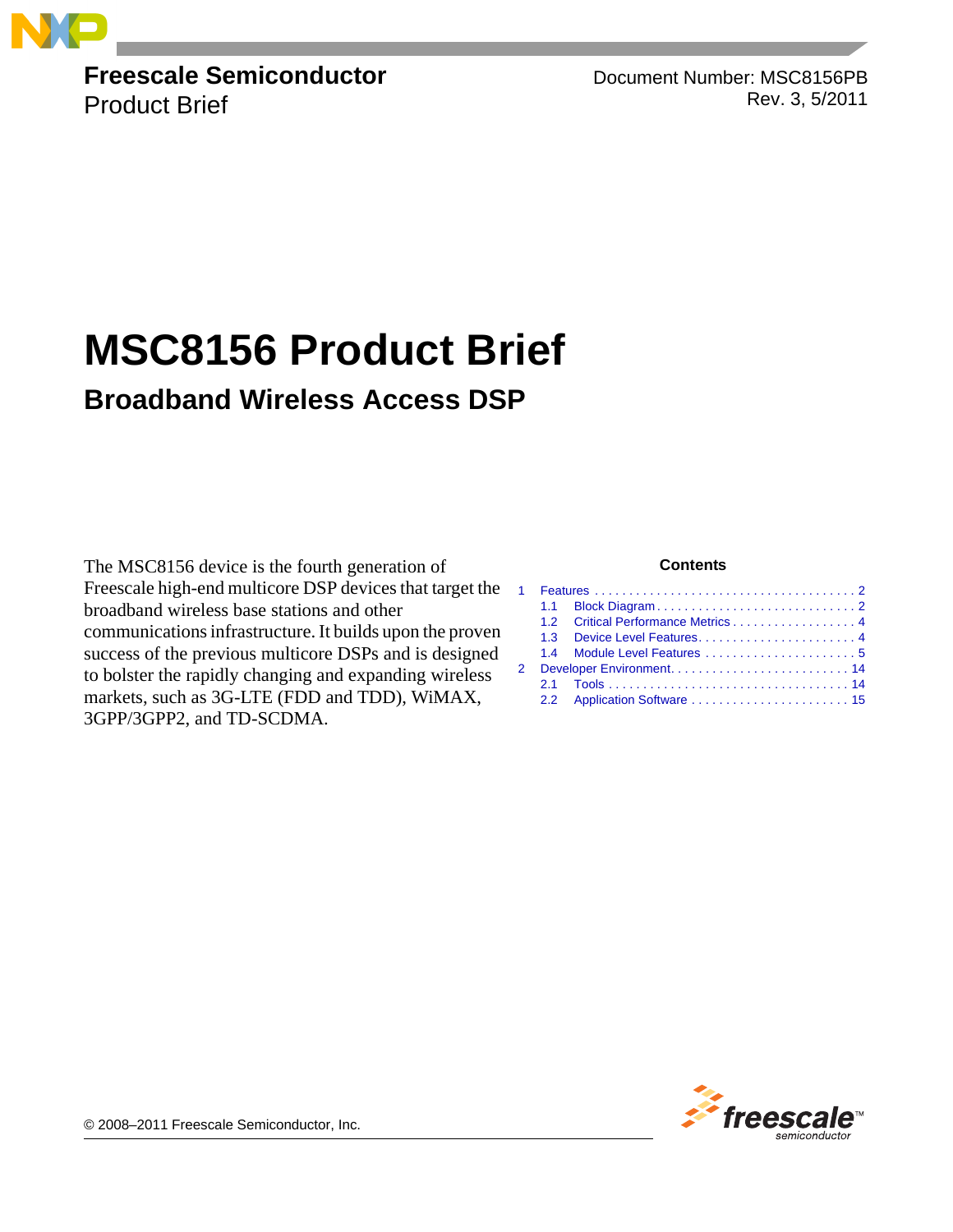

<span id="page-1-0"></span>The MSC8156 device targets high-bandwidth highly computational DSP applications and is optimized for 3GPP, TD-SCDMA, 3G-LTE, and WiMAX applications.

### <span id="page-1-1"></span>**1.1 Block Diagram**

The MSC8156 devices are highly integrated DSP processors that contain six StarCore® SC3850 DSP subsystems with 32 Kbyte L1 instruction cache per core, 32 Kbyte L1 data cache per core, 512 Kbyte L2 unified instruction/data cache per core (can be configured as M2 Memory); 1056 Kbyte of shared M3, memory; two DDR memory controllers; a multi-accelerator platform engine (MAPLE-B) for Turbo decoding, Viterbi decoding, Fast Fourier Transform and Discrete Fourier Transform acceleration; two serial RapidIO interfaces; two Gigabit Ethernet controllers; a PCI-Express controller; four 256-channel time-division multiplexing (TDM) interfaces; a 16 bidirectional channels DMA controller; an SPI interface; a UART interface; and an  $I^2C$  interface. Each SC3850 DSP core has four ALUs each with a dual  $16 \times 16$  MAC per ALU and performs at 8000 million multiply accumulates per second (MMACS) at 1 GHz yielding a maximum total performance of 48000 MMACS per device.

In each SC3850 core subsystem, the SC3850 core connects to the following:

- 32 Kbyte 8-way level 1 instruction cache (L1 ICache)
- 32 Kbyte 8-way level 1 data cache (L1 DCache)
- 512 Kbyte 8-way level 2 unified instruction/data cache (L2 Cache/M2 Memory)
- Memory management unit (MMU)
- Enhanced programmable interrupt controller (EPIC)
- Debug and profiling unit (DPU)
- Two 32-bit timers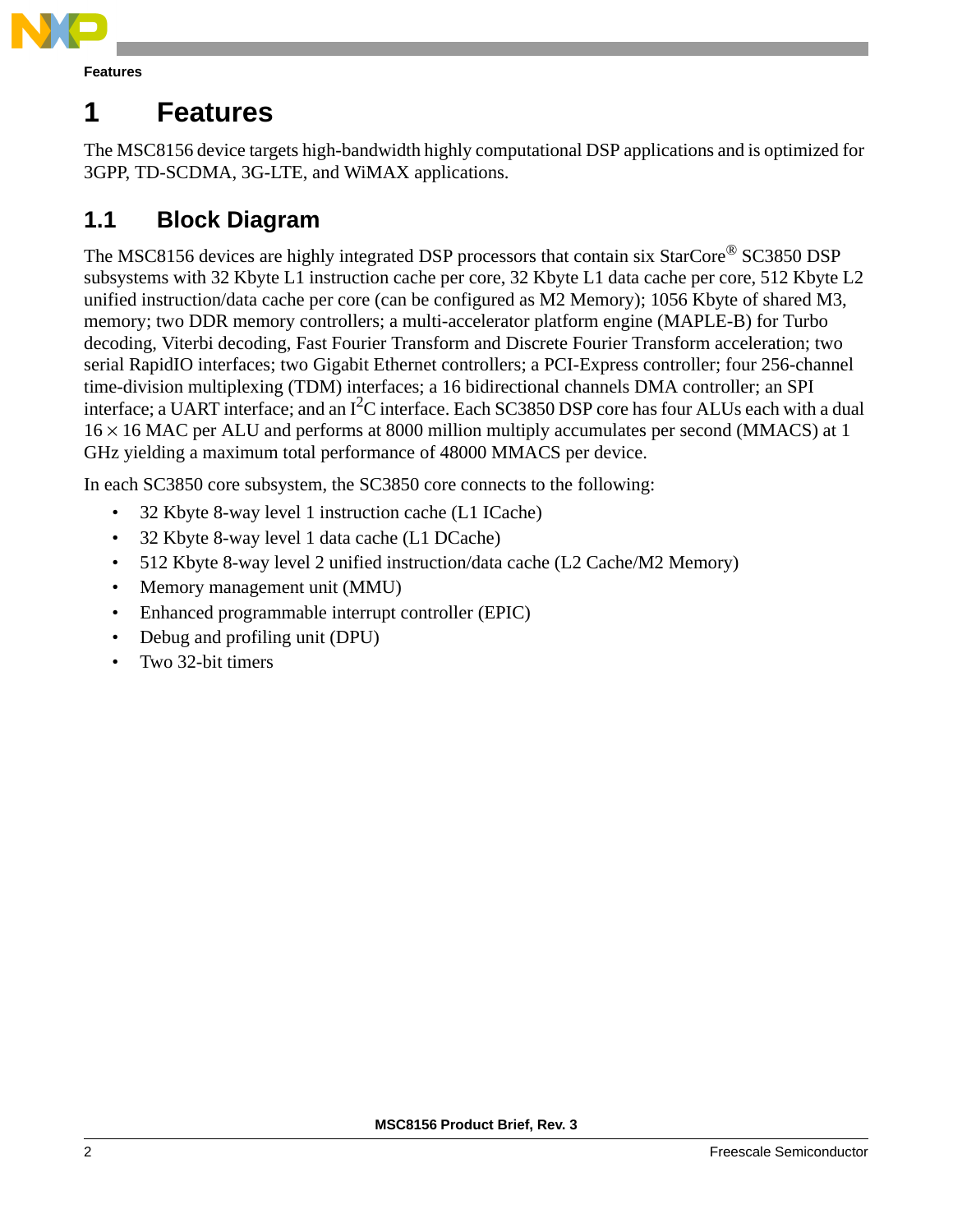

A block diagram of the MSC8156 is shown in Figure 1. A separate block diagram for the SC3850 DSP core platform is shown in Figure 2.









**Figure 2. StarCore SC3850 DSP Subsystem Block Diagram**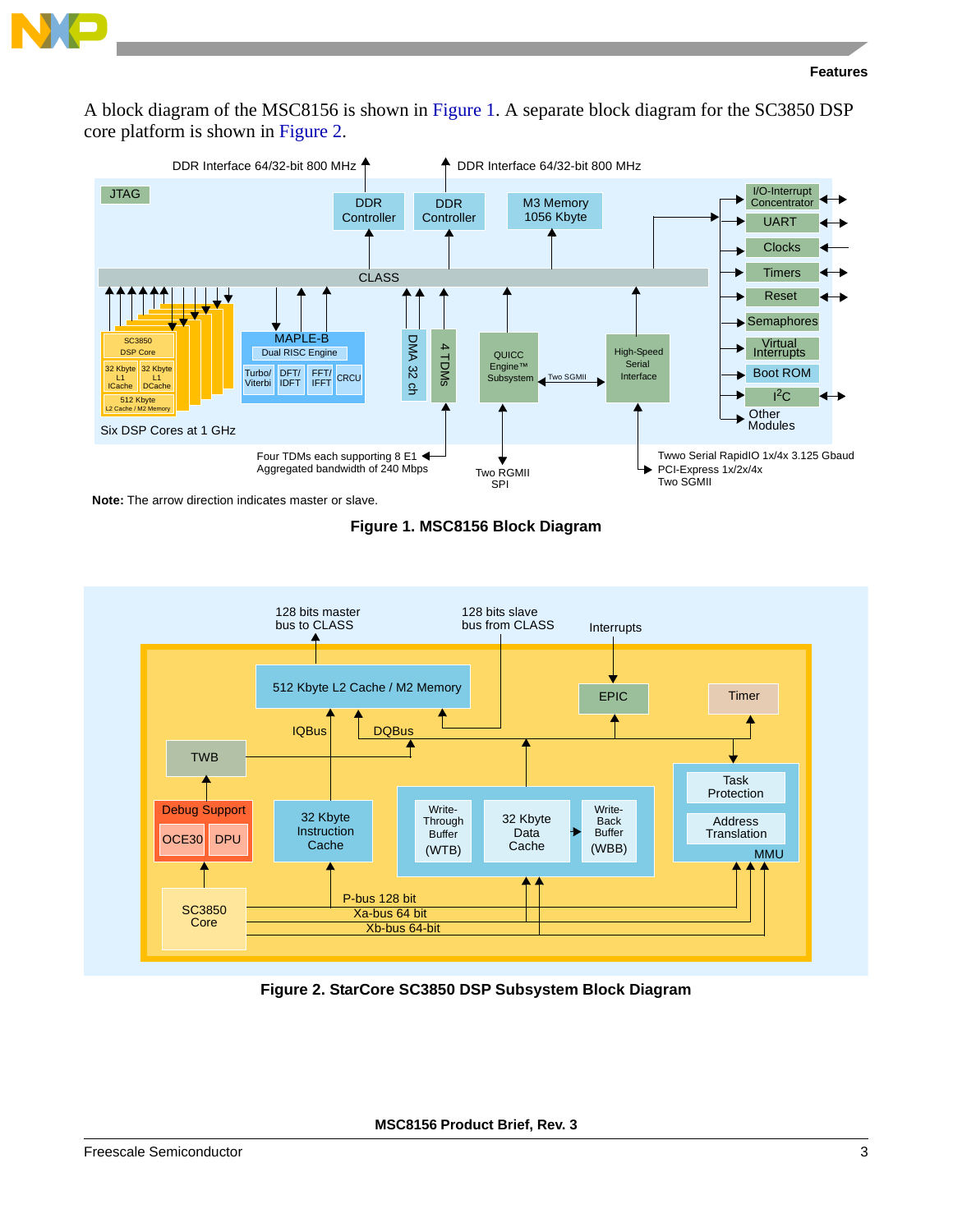

### <span id="page-3-1"></span>**1.2 Critical Performance Metrics**

- Offered with a core frequency of 1 GHz, supports:
	- Eight  $16 \times 16$  or  $8 \times 8$  multipliers, enabling up to 48000 MMACS at 1 GHz with six SC3850 cores. A multiply-accumulate operation includes a multiply-add instruction with the associated data move and pointer update. This is double MMACS versus the pervious generation SC3400 DSP core.
	- The six cores deliver a performance equivalent to a single core running at 6 GHz.
- The MAPLE-B contains a highly flexible and programmable Turbo and Viterbi decoder supporting various configurable decoding parameters (for example, polynomials and rate). It can perform up to 200 Mbps of Turbo decoding (6 iterations) or up to 115 Mbps of  $K = 9$  (zero tail) Viterbi decoding, while supporting various standards such as: 3GPP-R6, 3GPP2, WiMAX and 3G-LTE.
- The MAPLE-B also supports:
	- FFT/iFFT for sizes 128, 256, 512, 1024, or 2048 points at up to 350 Million samples per second — DFT/iDFT for sizes up to 1536 points at up to 175 Million samples per second (for 1200 points)
- Dual RISC core QUICC Engine subsystem operating at up to 500 MHz provides parallel packet processing independent of the DSP cores, allowing the cores to process data while the RISC engines manage the data flow and packetization.
- Power supplies:
	- Core power: 1 V nominal
	- I/O power: 1.0 V, 1.5 V, 1.8 V and 2.5 V nominal
- Flip Chip-Plastic Ball Grid Array (FC-PBGA), 783-ball, 1 mm pitch, 29 mm × 29 mm

### <span id="page-3-0"></span>**1.3 Device Level Features**

This multicore DSP delivers a high level of performance and integration, combining six fully-programmable StarCore DSP cores, each running at up to 1 GHz with an architecture highly optimized for wireless applications. The MAPLE-B supports hardware acceleration for Turbo and Viterbi channel decoding and for DFT/iDFT and FFT/iFFT algorithms. An internal RISC-based QUICC Engine™ subsystem supports multiple networking protocols to guarantee reliable data transport over packet networks while significantly off loading such processing from the DSP cores. The MSC8156 embeds large internal memory and supports a variety of advanced interface types, including two RapidIO interfaces, two gigabit Ethernet interfaces for network communications, a PCI-Express controller, two DDR controllers for high-speed, industry-standard memory interface and a multi-channel TDM interfaces. The highly flexible, fully-programmable and powerful MSC8156 broadband wireless access DSP offers tremendous processing power while maintaining a competitive price and power.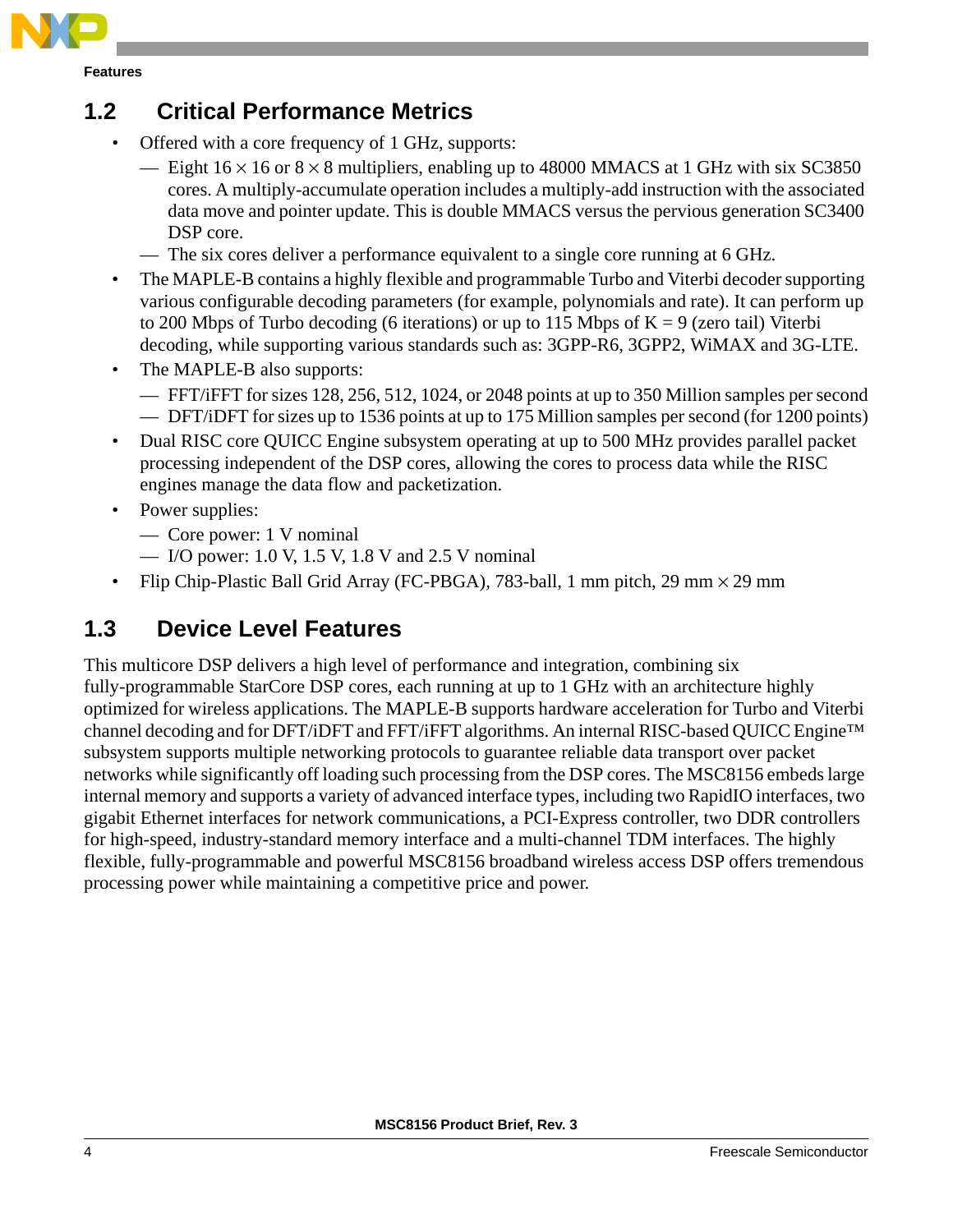

### <span id="page-4-0"></span>**1.4 Module Level Features**

- StarCore DSP subsystem. The DSP subsystem includes:
	- StarCore SC3850 core
		- Running at up to 1 GHz
		- Up to 8000 16-bit or 8-bit MMACS. A MAC operation includes a multiply-accumulate command with the associated data moves and a pointer update.
		- Backwards binary compatible with the SC140 and SC3400 architectures.
		- Data Arithmetic and Logic Unit (DALU) containing 4 ALUs, each capable of performing 2  $16 \times 16$  multiply accumulate operations, effectively doubling the performance of convolution-based kernels relative to the SC3400 core
		- New instructions double the performance of complex and extended precision multiplication.
		- Address Generating Unit (AGU) containing 2 Address Arithmetic Units (AAU)
		- Up to six instructions executed in a single clock cycle: 4 DALU and 2 AGU instructions
		- Variable-length Execution Set (VLES) execution model.
		- 16 data registers, 40 bits each; 27 address registers, 32 bits each.
		- Hardware support for fractional and integer data types.
		- Four hardware loops with near-zero cycle overhead
		- Very rich 16-bit wide orthogonal instruction set.
		- Application specific instructions for Viterbi and Multimedia.
		- Special SIMD (Single instruction, multiple data) instructions working on 2-word or 4-byte operands packed in a register, enabling to perform 2 to 4 operations per instruction (8 to 16 operations per VLES)
		- New dedicated instructions accelerate FFTs enabling a 40% cycle count reduction and improved SNR
		- User and Supervisor privilege levels, supporting a protected SW model
		- New instructions and features to improve control code performance
		- Precise exceptions for memory accesses enabling good RTOS support and Soft Error corrections
		- Branch Target Buffer (BTB) for acceleration of change of flow operations
	- L1 ICache:
		- 32 Kbytes
		- 8 ways with 16 lines of 256 bytes per way
		- Multi-task support
		- Real-time support through locking flexible boundaries
		- Line pre-fetch capability
		- Software coherency support
		- Software pre-fetch support by core instructions
	- L1 DCache:
		- 32 Kbytes
		- 8 ways with 16 lines of 256 bytes per way
		- Capable of serving two data accesses in parallel (XA, XB)
		- Multi-task support
		- Real-time support through locking flexible boundaries
		- Software coherency support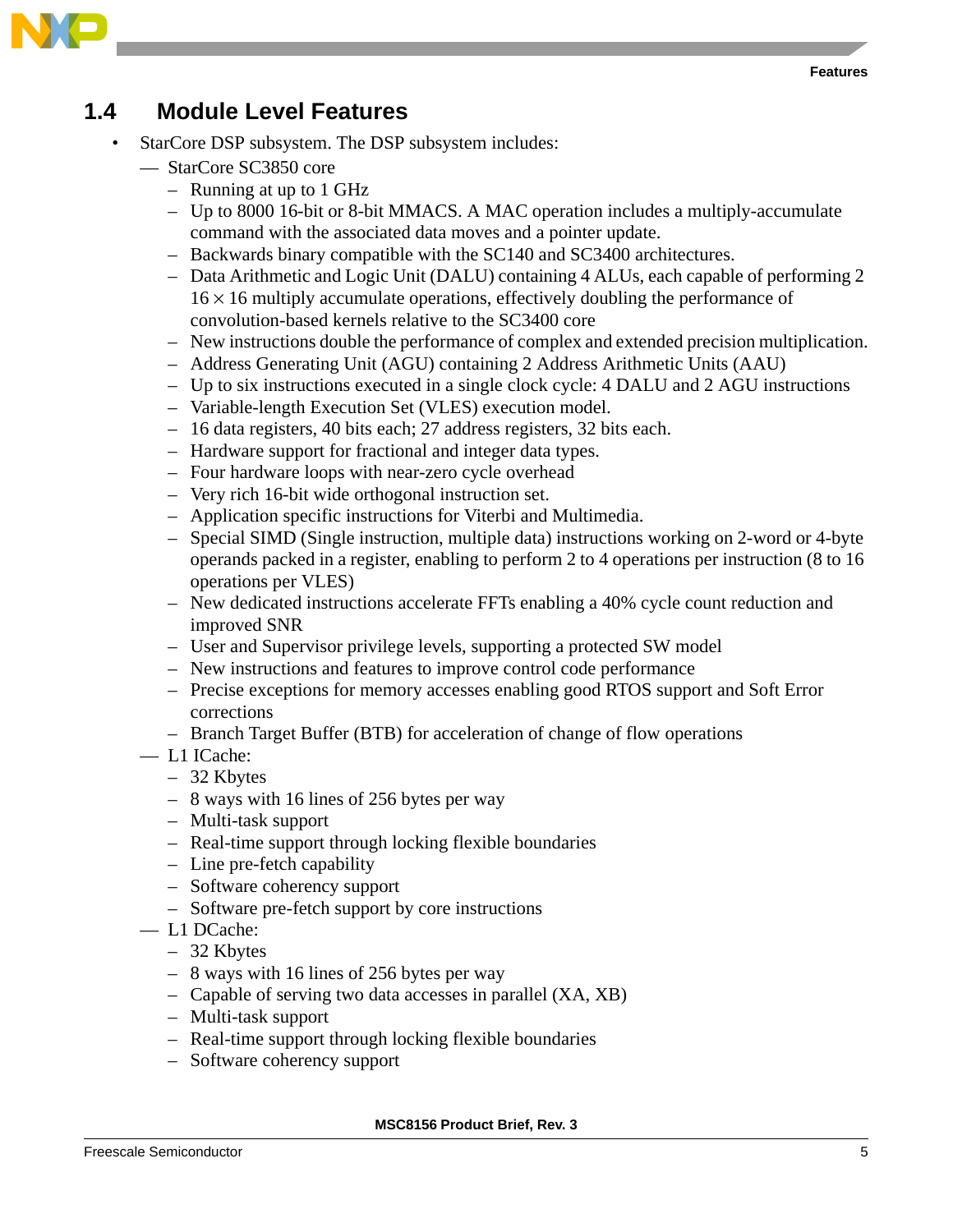

- Writing policy programmable per memory segment as either write-back or write-through
- 0.25 Kbytes Write-back Buffer (WBB)
- Six 64bit entry WTB
- Line pre-fetch capability
- Software pre-fetch, synchronize, and flush support by core instructions
- Unified L2 Cache/M2 Memory:
	- 512 Kbyte
	- 8 ways with 1024 indexes and a 64 byte line
	- Physically addressed
	- Dynamically configured as a DMA accessible M2 Memory
	- Maximum user flexibility for real time support through address partitioning of the cache
	- Support various write policies and methods to reduce cache inclusiveness
	- Multi-channel, two dimensional software pre-fetch support
	- Software coherency support with seamless transition from L1 cache coherency operation.
- Memory management unit (MMU):
	- Highly flexible memory mapping capability
	- Provides virtual to physical address translation
	- Provides task protection
	- Supports multi-tasking
	- Supports precise interrupts. Enabling to have an open RTOS.
- Debug and Profiling Unit (DPU) block:
	- Supports the debugging and profiling of the platform in cooperation with the OCE Block
	- Supports various breakpoint and event counting options
	- Supports real-time tracing to the main memory with the Trace Write Buffer (TWB)
- Extended programmable interrupt controller (EPIC)
	- 256 interrupts
	- 32 priority levels with NMI support
- Two general-purpose 32-bit timers
- Low-power design with the following modes of operation:
	- Wait processing state for peripheral operation
	- Stop processing state
	- Power down processing state
- ECC/EDC support.
- Chip-level arbitration and switching system (CLASS)
	- A full fabric that arbitrates between the DSP cores and other CLASS masters to the core M2 memory, shared M3 memory, DDR SDRAM controllers, MAPLE-B, and the device configuration control and status registers (CCSRs).
	- High bandwidth.
	- Non-blocking allows parallel accesses from multiple initiators to multiple targets.
	- Fully pipelined.
	- Low latency.
	- Per target arbitration highly optimized to the target characteristics using prioritized round-robin arbitration.
	- Reduces data flow bottlenecks and enables high-bandwidth internal data transfers.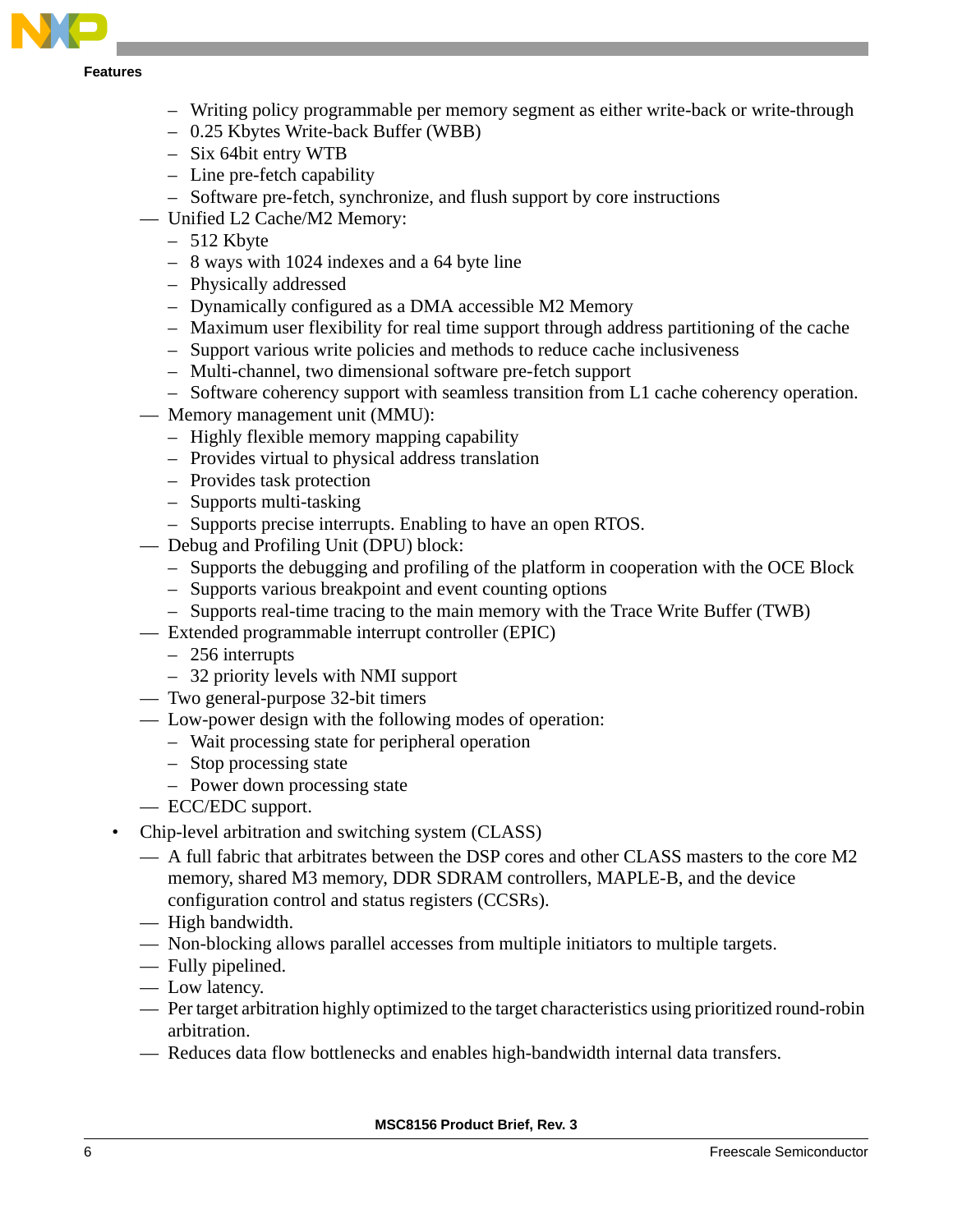



- Internal memory. The 4608 Kbyte for MSC8156 internal memory space includes:
	- 32 Kbyte L1 ICache per core.
	- 32 Kbyte L1 DCache per core.
	- 512 Kbyte unified L2 Cache/M2 Memory per core.
	- 1056 Kbyte shared M3 memory. 1024 Kbyte of M3 memory can be turned off to save power, if necessary, which reduces the M3 memory size to 32 Kbyte.
	- 96 Kbyte boot ROM accessible from the cores.
- Clocks
	- Three input clocks:
		- Global input clock.
		- Two differential input clocks (one per each serial RapidIO PLL).
	- Five PLLs:
		- Three system PLLs
		- Two serial RapidIO PLLs.
	- Clock ratios selected during reset via reset configuration pins.
	- Clock modes user-configurable after reset.
- Multi Accelerator Platform Engine for Baseband (MAPLE-B)
	- Programmable System Interface
		- Software friendly buffer descriptor based handshake and task assignment.
		- Support for high priority and low priority tasks via multiple descriptor rings.
		- Processing elements management and scheduling.
		- Two master buses for data transfers from/to the system memory at total throughput up to 50 Gbps.
		- One slave bus for accessing MAPLE-B internal memories and registers.
		- Multi-Core Aware.
		- Interrupt or RapidIO Door Bell generation and/or status bit indication on job or multiple jobs completion.
		- System memory utilized only for input/output data, all the internal calculations are performed using MAPLE-B memories.
	- Turbo Decoding
		- Scalable architecture with 1, 2 or 4 Radix 4 dual-recursion engines.
		- Supports 3GPP-R6 turbo decoding as specified in 3GPP TS 25.212, section 4.2.3.2.
		- Supports 3GPP2 turbo decoding as specified in 3GPP2 C.S0002, section 2.1.3.1.4.2.
		- Supports Wimax OFDMA turbo decoding as specified in **IEEE®** 802.16™-2004 standard and corrigendum **IEEE** P802.16-2004/Cor2/D2 standard, section 8.4.9.2.3.
		- Supports 3GLTE (Evolved UTRA) turbo decoding as specified in 3GPP TS 36.212, section 5.1.2.2.
		- Programmable Number of Iterations
		- Multiple stop conditions, including built in CRC check and A-Posteriori Quality Indication.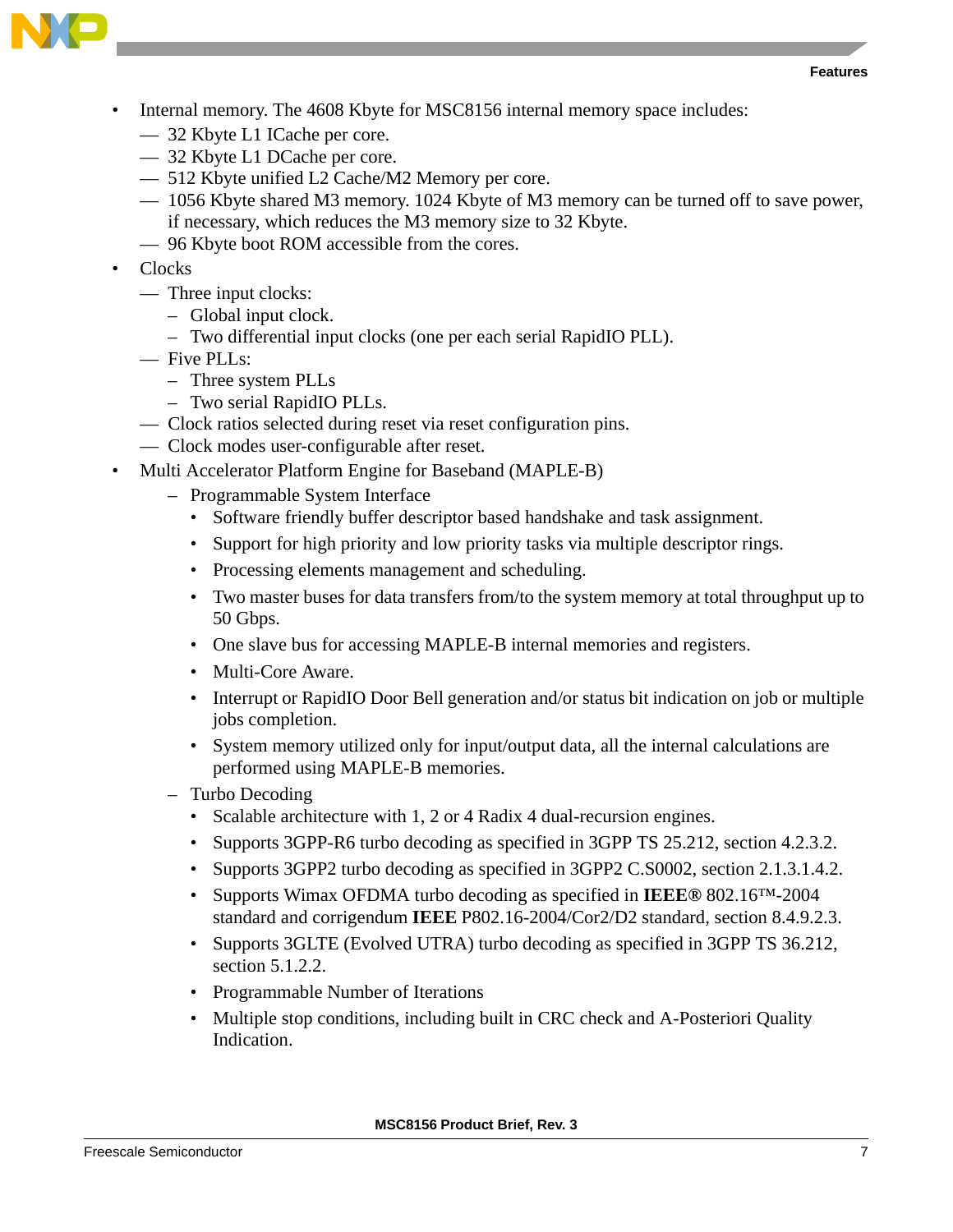

- Programmable de-puncturing schemes including support for rate-de-matching in 3GPP (and 3G LTE).
- Binary and Duo-Binary turbo codes.
- Support for trellis termination bits and tail biting.
- Decoding techniques using: Max Log Map or Linear Log Map (MAX<sup>\*</sup>) including extrinsic factorization.
- 8-bit soft symbol inputs with Hard or Soft decision outputs.
- Viterbi Decoding
	- Supports 3GPP-R6 viterbi decoding as specified in 3GPP TS 25.212, section 4.2.3.1.
	- Supports 3GPP2 viterbi decoding as specified in 3GPP2 C.S002, section 2.1.3.1.4.1.
	- Supports Wimax OFDMA channel decoding as specified in **IEEE** 802.16-2004 and corrigendum **IEEE** P802.16-2004/Cor2/D2, section 8.4.9.2.1.
	- Supports 3GLTE (Evolved UTRA) channel decoding as specified in 3GPP TS 36.212, section 5.1.2.1.
	- Fully programmable polynomials
	- Programmable schemes for supporting various rates/puncturing cases (e.g. 1/2, 1/3).
	- Support for zero tailing.
	- Support for tail-biting with multiple-iteration or WAVA\* approaches.
	- 8-bit soft symbol inputs with Hard or Soft decision outputs.
- FFT/iFFT and DFT/iDFT processing
	- Variable lengths FFT/iFFT processing of lengths 128, 256, 512, 1024 and 2048.
	- Variable lengths DFT/iDFT processing of the form  $2^k \cdot 3^m \cdot 5^n \cdot 12$ , up to 1536 points.
	- Mixed radix implementation using R2, R3, R4, R5 and R8 building blocks.
	- 16-bit I, 16-bit Q input, output and twiddles resolutions.
	- Input and output I/Q samples are interleaved in memory.
	- Internal twiddles memory.
- CRC processing with the following features:
	- Four possible polynomials
	- CRC check or CRC calculation for block sizes of up to 128 Kb
	- Optional byte reverse CRC processing
	- CRC processing with throughput of up to 12 Gbps at 450 MHz
- When it is not required, the MAPLE-B power can be disabled internally to reduce overall device power consumption.
- Two DDR Controllers, each supporting:
	- Up to 400 MHz clock rate (800 MHz data rate).
	- Supports both DDR2 and DDR3 devices
	- Programmable timing supporting both DDR2 and DDR3 SDRAM (but not simultaneously)
	- Support for a 64-bit data interface (72 bits including ECC), up to 800 MHz data rate, for DDR2 and DDR3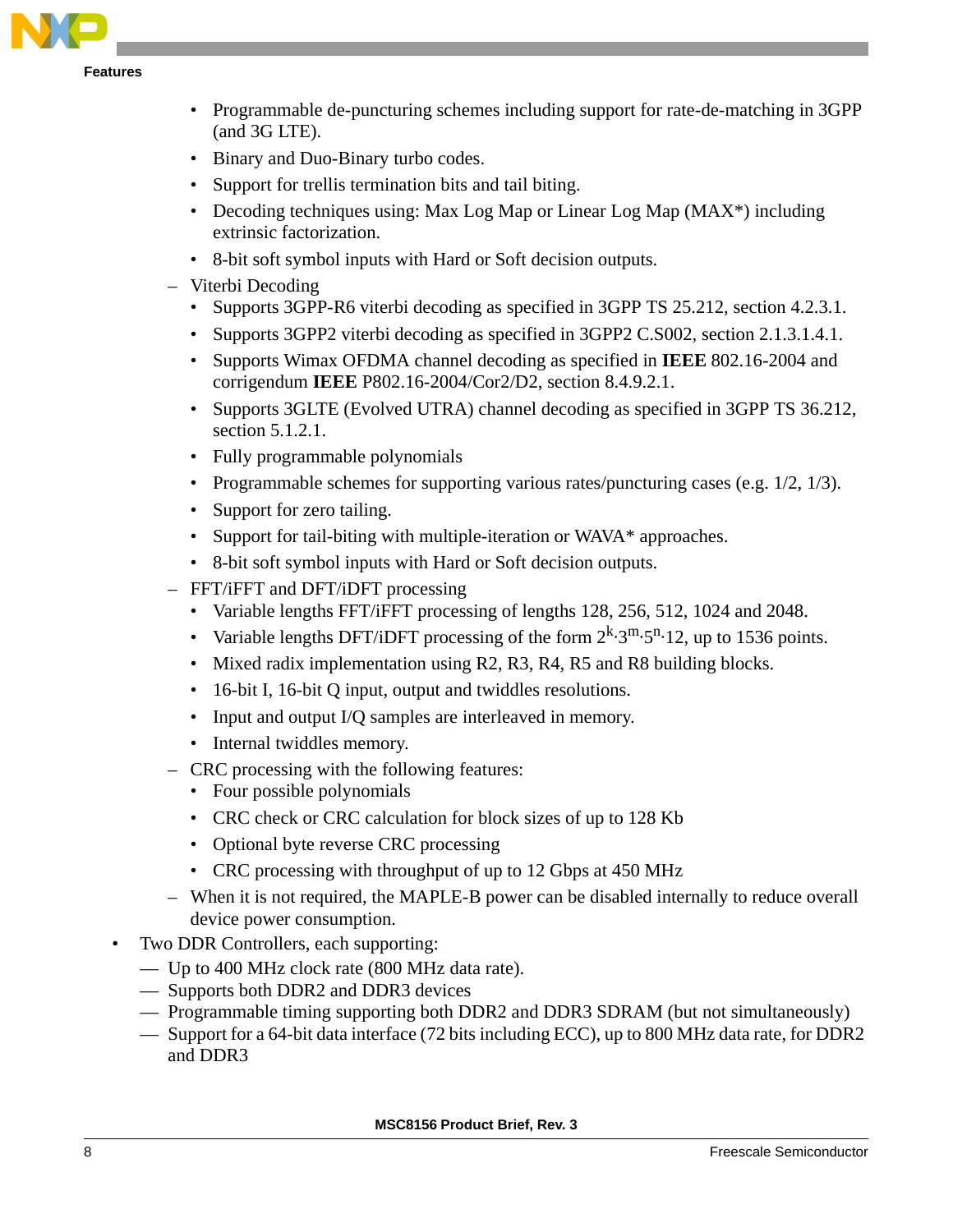

- Support for a 32-bit data interface (40 bits including ECC), up to 800 MHz data rate, for DDR2 and DDR3
- Full ECC support for single-bit error correction and multi-bit error detection up to the maximum specified data rates for DDR2 and DDR3
- Two banks of memory via two chip selects. Each chip select supports up to 1 Gbytes, the sum of the memory cannot exceed 1 Gbyte total (2 Gbyte total for the two controllers).
- DRAM chip configurations from 64 Mbits to 4 Gbits with x8/x16 data ports
- Support burst lengths of 4 beats for DDR2 devices
- Support burst lengths of 4 (burst chop) and On the Fly for DDR3 devices
- Sleep mode support for self-refresh SDRAM
- On-die termination support
- Supports auto refreshing
- Support for SODIMMs
- High-Speed Serial Interface (HSSI)
	- Serial RapidIO® Subsystem
		- Two serial RapidIO ports supporting 1x/4x operation up to 3.125 Gbaud with a RapidIO messaging unit and two RapidIO DMA units.
		- Each 1x/4x serial RapidIO endpoint operates at 1.25/2.5/3.125 Gbaud and complies with the following parts of Specification 1.2 of the RapidIO trade association interconnect specification:
			- Part I (input and output logical specifications)
			- Part II (message passing logical specification)
			- Part III (common transport specification)
			- Part VI (physical layer 1x LP-serial specification)
			- Part VIII (error management extension specification)
		- Each serial RapidIO port supports read, write, messages, doorbells, and maintenance accesses:
			- Small and large transport information field only
			- All priorities flow
			- Pass-through between the two ports that allows cascading devices using the serial RapidIO and enabling message/data path between the two serial RapidIO ports without core intervention. A message/data that is not designated for the specific device passes through it to the next device.
		- RapidIO Messaging Unit supports:
			- Two outbound message queues
			- Two inbound message queues
			- One outbound doorbell queue
			- One inbound doorbell queue
			- One inbound port-write queue
		- Each RapidIO DMA unit supports:
			- Four high-speed/high-bandwidth channels accessible by local and remote masters
			- Basic DMA operation modes (direct, simple chaining)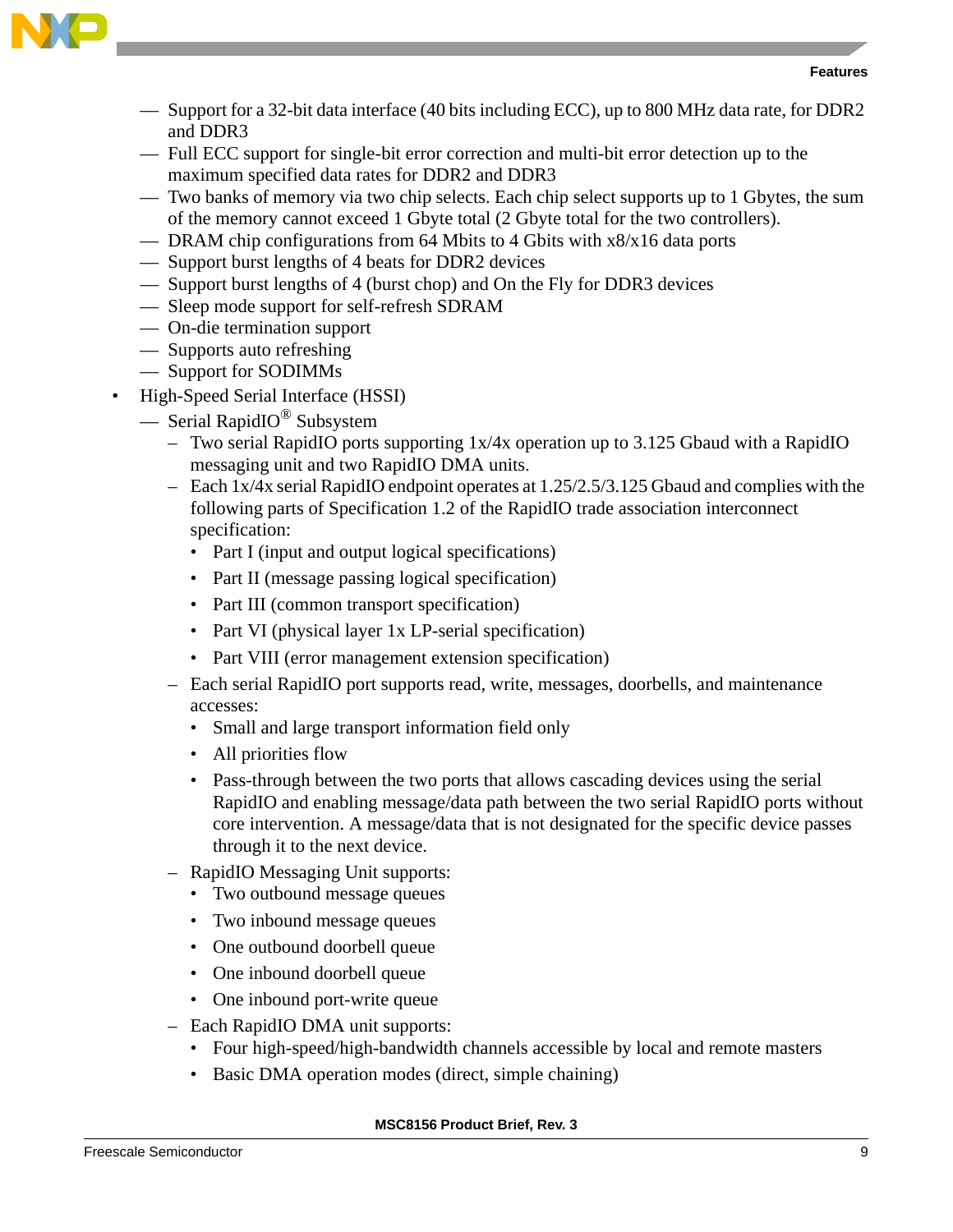

- Extended DMA operation modes (advanced chaining and stride capability)
- Programmable bandwidth control between channels
- Up to 256 bytes for DMA sub-block transfers to maximize performance over the RapidIO interface
- Three priority levels supported for source and destination transactions
- PCI-Express Controller
	- Complies with the *PCI Express™ Base Specification, Revision 1.0a*
	- Supports root complex (RC) and endpoint (EP) configurations
	- 32- and 64-bit address support
	- x4, x2, and x1 link support
	- Supports accesses to all PCI Express memory and I/O address spaces (requestor only)
	- Supports posting of processor-to-PCI Express and PCI Express-to-memory write
	- Supports strong and relaxed transaction ordering rules
	- PCI Express configuration registers (type 0 in EP mode, type 1 in RC mode)
	- Baseline and advanced error reporting support
	- One virtual channel (VC0)
	- 256-byte maximum payload size (MAX\_PAYLOAD\_SIZE)
	- Supports three inbound general-purpose translation windows and one configuration window
	- Supports four outbound translation windows and one default window
	- Supports eight non-posted and four posted PCI Express transactions
	- Supports up to six priority 0 internal platform reads and eight priority 0 to 2 internal platform writes. (The maximum number of outstanding transactions at any given time is eight.)
	- Credit-based flow control management
	- Supports PCI Express messages and interrupts
- DMA Controller
	- 32 unidirectional channels, providing up to 16 memory-to-memory channels.
	- Buffer descriptor programing model.
	- Up to 1024 buffer descriptors per channel direction provide a total of 32 Kbyte buffer descriptors. Buffer descriptors can reside in M2 or DDR memories.
	- Priority-based time-multiplexing between channels, using four internal priority groups with round-robin arbitration between channels on equal priority group.
	- Earliest deadline first (EDF) priority scheme that assures task completion on time.
	- Flexible channel configuration with all channels supporting all features.
	- A flexible buffer configuration, including:
		- Simple buffers
		- Cyclic buffers
		- Single address buffers (I/O device).
		- Incremental address buffers
		- Chained buffers
		- 1D to 4D buffers, optimized for video applications
		- 1D or 2–4D complex buffers, a combination of buffer types
		- Two external DMA request (DREQ) and two  $\overline{DONE}$  signal lines that allow an external device to trigger DMA transfers.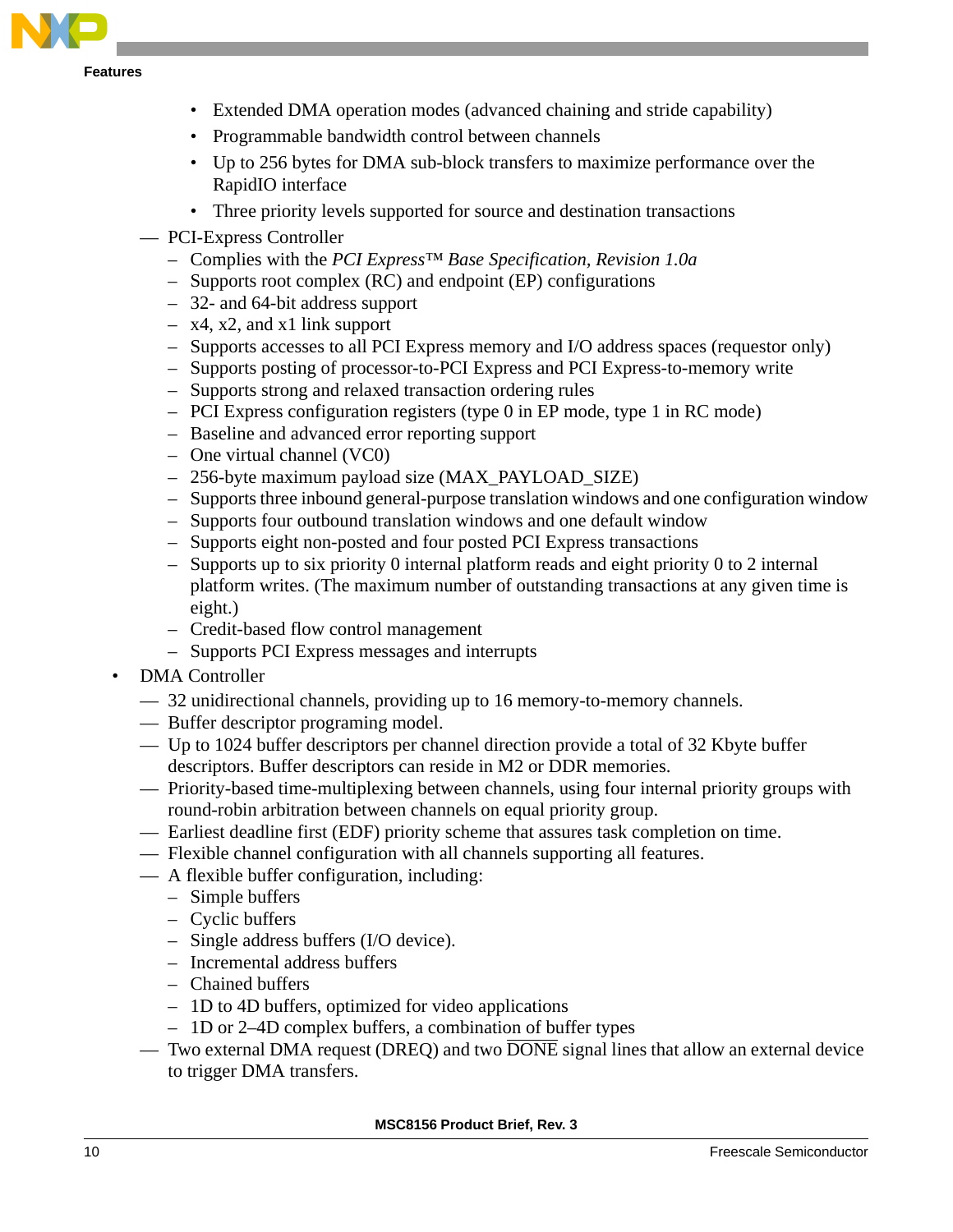

— High bandwidth

— Optimized for DDR SDRAM

- TDM
	- Backward-compatible with the MSC8102/MSC812x/MSC814x TDM interface
	- All the four TDM modules together support up to 1K time-slots for receive and 1K time-slots for transmit
	- Up to four independent TDM modules:
		- *Independent receive and transmit mode*. Independent transmitter and receiver. Transmitter input clock, output data, and frame sync can be configured as either input or output. Up to 256 transmit channels and up to 256 receive channels. Receiver input clock, input data, and input frame sync.
		- *Shared sync and clock mode*. Two receive and two transmit links share the same clock and frame sync. The sync can be configured as either input or output. Up to 128 transmit channels and 128 receive channels.
		- *Shared data link*. Up to four full-duplex data links can operate as either transmit or receive. All links have the same clock and frame sync. Each link supports up to 128 channels.
	- Word size of 2, 4, 8, or 16-bit. All the channels share the same size.
	- Hardware A-law/μ-law conversion
	- Up to 62.5 Mbps data rate per TDM module
	- Up to 16 Mbyte per channel buffer (granularity 8 bytes), where  $A/\mu$  law buffer size has double size (16-byte granularity)
	- Separate or shared interrupts for receive and transmit with two programmable receive and two programmable transmit thresholds for double buffering
	- Each channel can be programmed as active or inactive
	- Support either 0.5 ms (4 frames) or 1 ms (8 frames) latency
	- Glueless interface to E1/T1 framers
- The QUICC Engine subsystem includes dual RISC processors and 48-Kbyte multi-master RAM to handle the Ethernet and SPI interfaces, thus off loading the tasks from the cores. The three communication controllers support:
	- Two Ethernet controllers supporting Gigabit operation
	- SPI controller
- Ethernet Controllers
	- Two Ethernet physical interfaces, each of which supports:
		- 1000 Mbps SGMII protocol using a 4-pin SerDes interface
		- 1000 Mbps RGMII protocol
	- MAC-to-MAC connection in all modes
	- Full-duplex operations
	- Full-duplex flow control feature (**IEEE** Std. 802.3x™)
	- Receive flow control frames
	- Detection of all erroneous frames as defined by **IEEE** Std. 802.3®-2002
	- Multi-buffer data structure
	- Diagnostic modes: Internal and external loopback mode and echo mode
	- Serial management interface MDC/MDIO
	- Transmitter network management and diagnostics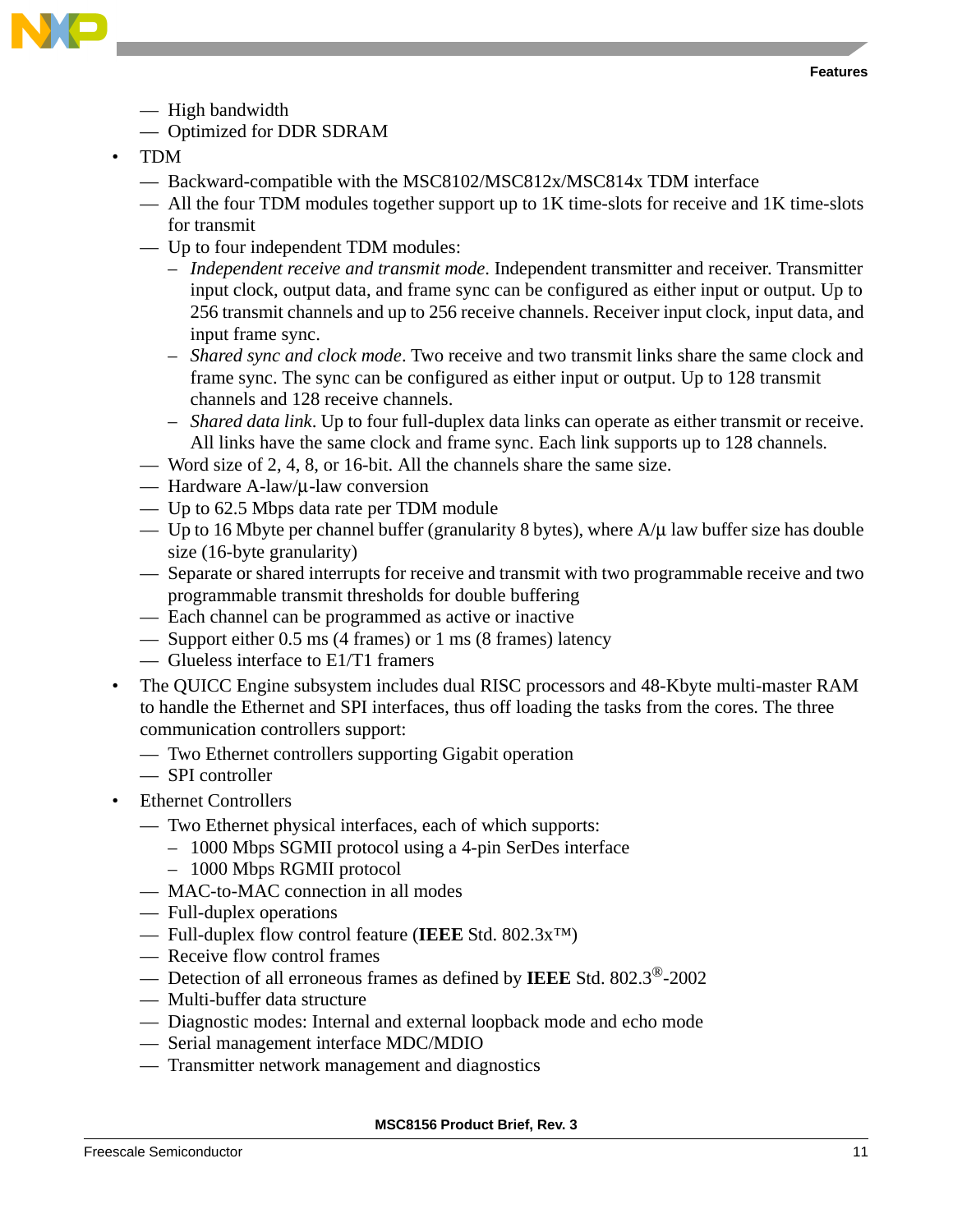

- Receiver network management and diagnostics
- VLAN Support
- **IEEE** Std. 802.1p/Q™ QoS
- Eight Tx/Rx queues
- Queuing decision for IP/MAC/UDP filtering based on MAC destination addresses, IP destination address, and UDP destination port
- Programmable maximum frame length
- Enhanced MIB statistics
- Optional shift of data buffer by two bytes for L3 header alignments
- Extended features
	- IP header checksum verification and calculation
	- Parsing of frame headers and adding a frame control block at the frame head, containing L3 and L4 information for CPU acceleration
- Serial peripheral interface (SPI)
	- Four-signal interface (SPIMOSI, SPIMISO, SPICLK and SPISEL)
	- Full-duplex operation
	- Works with 32-bit data characters, or with a range from 4-bit to 16-bit data characters
	- Supports back-to-back character transmission and reception
	- Supports master or slave SPI mode
	- Supports multiple-master environment
	- Continuous transfer mode for automatic scanning of a peripheral
	- Maximum clock rate is (QUICC Engine clock)/8 in master mode and (QUICC Engine clock)/4 in slave mode (not in back-to-back operation)
	- Independent programmable baud rate generator
	- Programmable clock phase and polarity
	- Local loopback capability for testing
	- Open-drain outputs support multimaster configuration
	- Communication with Ethernet PHY for configuration and status (MIIMCOM-MII management communication protocol)
	- Multi-MIIMCOM environment with up to 32 PHYs
	- Programmable clock gap between two characters in master mode
	- Controlled by the DSP cores and the QUICC Engine RISC processors according to user configuration.
- I/O Interrupt Concentrator consolidates all chip maskable interrupt and non-maskable interrupt sources and routes them to  $\overline{INT\_OUT}$ ,  $\overline{NML\_OUT}$ , and the cores.
- UART
	- Bit rate up to 6.25 Mbps
	- Two signals for transmit data and receive data
	- Full-duplex operation
	- Standard mark/space non-return-to-zero (NRZ) format
	- 13-bit baud rate selection
	- Programmable 8-bit or 9-bit data format
	- Separately enabled transmitter and receiver
	- Programmable transmitter output polarity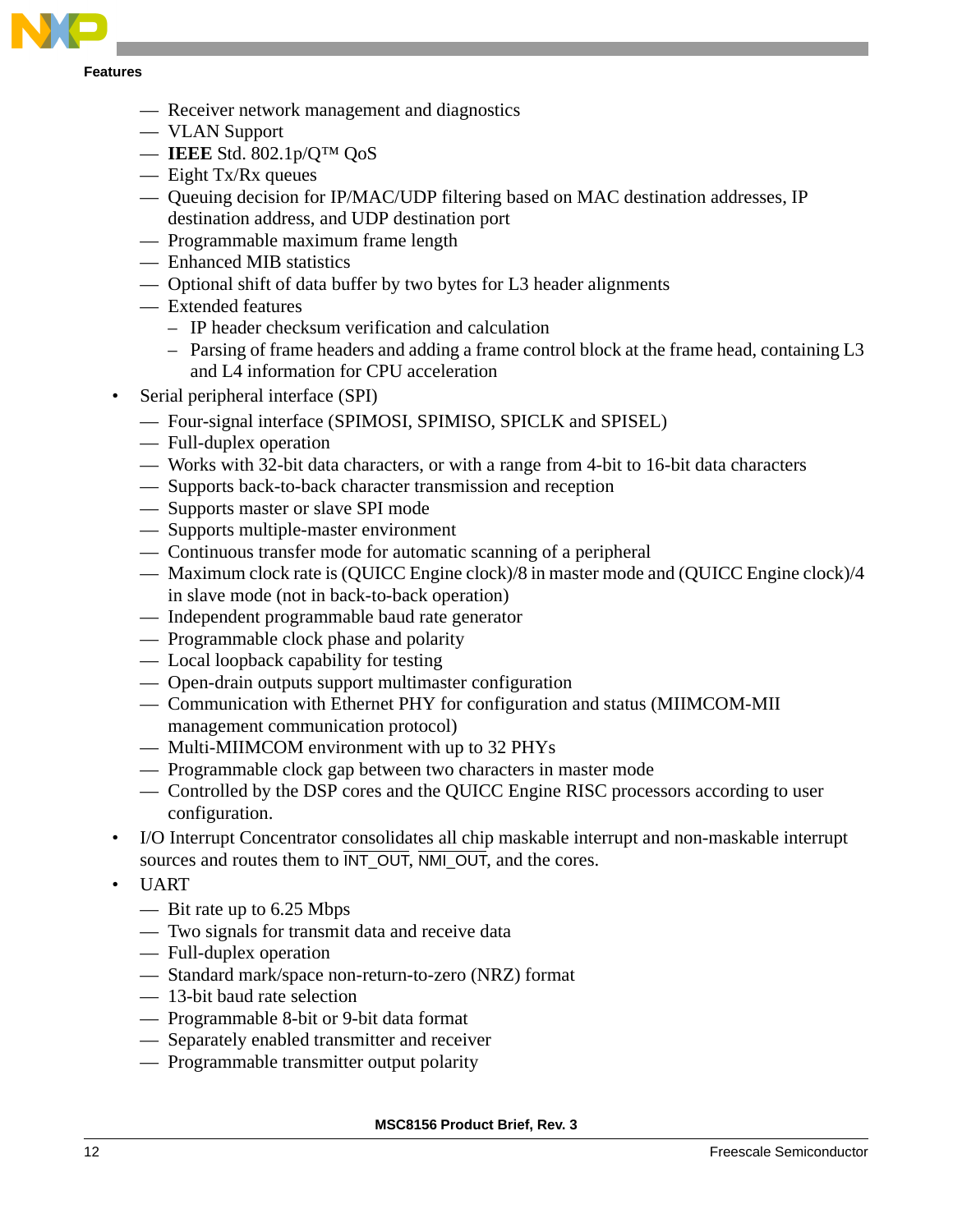

- Separate receiver and transmitter interrupt requests
- Receiver framing error detection
- Hardware parity checking
- 1/16 bit-time noise detection
- Single-wire and loop operations
- Timers
	- Two general-purpose 32-bit timers for RTOS support per SC3850 core
	- Four TMR modules, each with four 16-bit timers; cascadable timers; count up/down; programmable count modulo; count once or repeatedly; counters are preloadable; compare registers can be preloaded; counters can share available inputs; separate prescaler for each counter; each counter has capture and compare capability; any of the following clock sources: system clock, TDM clock input, or external clock input
	- Eight software watchdog timer (SWT) modules
- Eight programmable hardware semaphores, locked by simple write access without need for read-modify-write operation by the DSP core.
- Virtual interrupts
	- Generation of 32 virtual interrupts by a simple write access
	- Generation of virtual  $\overline{NM}$  by a simple write access
- $I^2C$  interface
	- Two-wire interface
	- Multi-master operational
	- Calling address identification interrupt
	- START and STOP signal generation/detection
	- Acknowledge bit generation/detection
	- Bus busy detection
	- Programmable clock frequency
	- On-chip filtering for spikes on the bus
- General-purpose input/output (GPIO) ports:
	- 32 GPIO ports
	- Each GPIO port can either serve the on-device peripherals or act as a programmable I/O pin
	- Sixteen GPIO pins can be configured as external interrupt inputs
	- All ports are bidirectional
	- All ports are set as GPIO inputs at system reset
	- All port values can be read while the pin is connected to an internal peripheral
	- All ports have open-drain output capability
- Boot interface options:
	- Ethernet
	- Serial RapidIO interface
	- $I^2C$
	- $-$  SPI
- JTAG. Test Access Port (TAP) and Boundary Scan Architecture designed to comply with **IEEE** Std. 1149.1™.
- Reduced power dissipation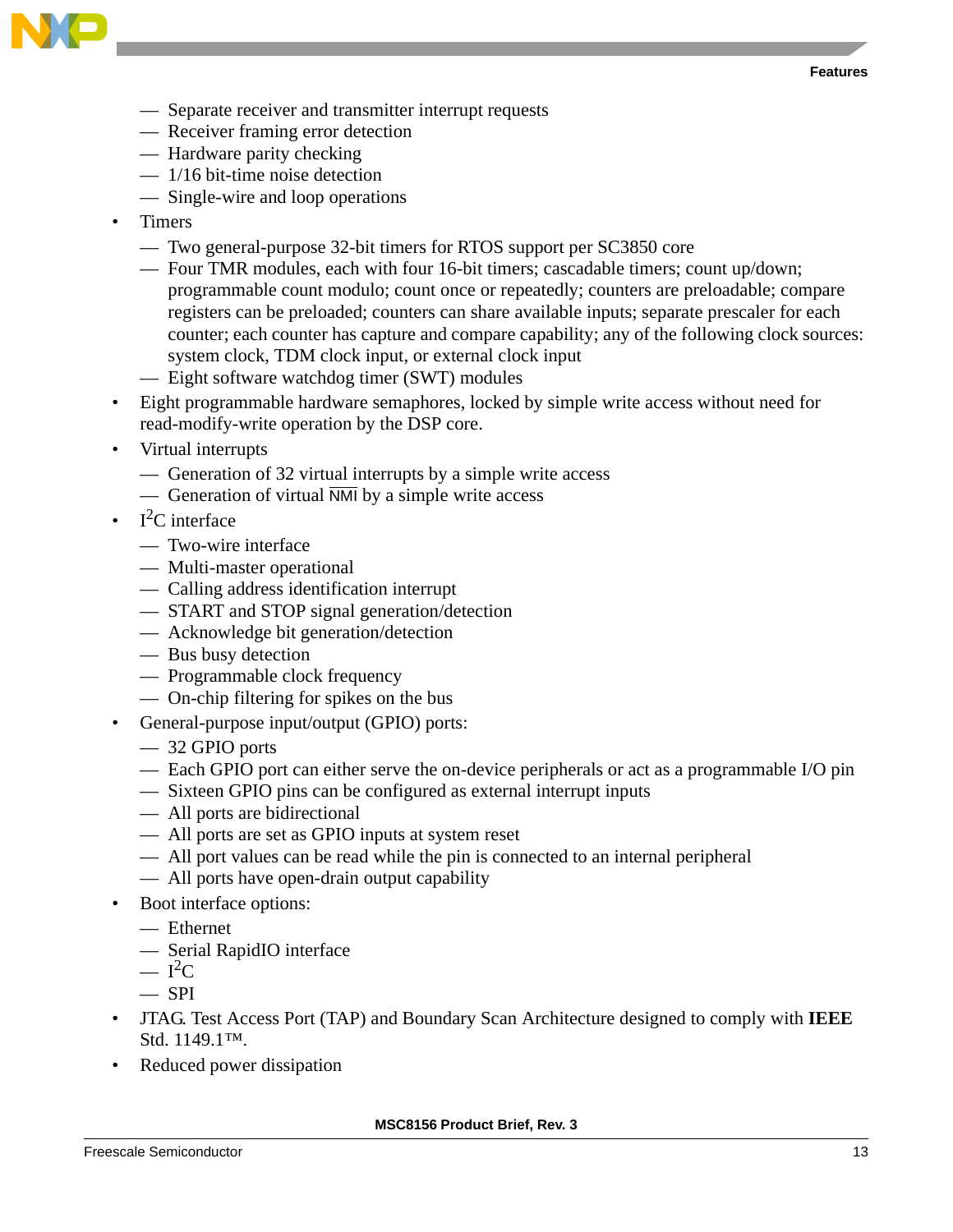

#### **Developer Environment**

- Very low power CMOS design
- Low-power standby modes
- Optimized power management circuitry (instruction-dependent, peripheral-dependent, and mode-dependent)
- Technology: The MSC8156 device is manufactured using CMOS 45 nm SOI technology.

# <span id="page-13-0"></span>**2 Developer Environment**

Freescale supplies a complete set of DSP development tools for the MSC8156 device. The tools provide easier and more robust ways for designers to develop optimized DSP systems. Whether the application targets a 3G-LTE, TD-SCDMA, or WiMAX system, the development environment gives the designers everything they need to exploit the advanced capabilities of the MSC8156 architecture.

### <span id="page-13-1"></span>**2.1 Tools**

The MSC8156 tool components include the following:

- *Integrated development environment (IDE).* Easy-to-use graphical user interface and project manager for configuring and managing multiple build configurations.
- *C and C++ compiler with in-line assembly*. The developer can generate highly optimized DSP code by exploiting the StarCore multiple-ALU architecture, with parallel fetch sets and high code density.
- *Librarian*. The developer can create application-specific DSP libraries for modularity.
- *Linker*. The developer can efficiently produce executables from object code and partition memory according to the application architecture; the linker supports code overlay.
- *Multi-Core Debugger*. Seamlessly integrated real-time, non-intrusive, multi-mode, multi-core, and multi-DSP debugger handles highly optimized DSP algorithms. The developer can choose to debug in source code, assembly code, or mixed mode. Supports RTOS-aware debugger.
- *Royalty-free RTOS*. Included with package and includes a graphical user interface (GUI) called Kernel Aware that shows task information, interrupts, and other processing elements.
- *Software Simulator*. Full chip simulation (FCS) that allows the developer to design an application and run it on the simulator before running it on the silicon. FCS is integrated under integrator developer environment (IDE), the simulator provides customers with tools to create projects and debug them as they would on silicon (high speed simultaneous transfers). In addition, there is an SC3850 subsystem performance accurate (PACC) simulator that is approximately 95% cycle accurate.
- *Profiler*. The developer can analyze and identify program design inefficiencies.
- *High Speed Run Control*. USB TAP high speed host-target interface allows users to program in Flash memory, ROM, and cache.
- *Host Platform Support*. Microsoft Windows and Solaris.
- *Development Board*. The application development system (ADS).
- *Kit for MSC8156*. A complete system for developing/debugging real-time hardware and software.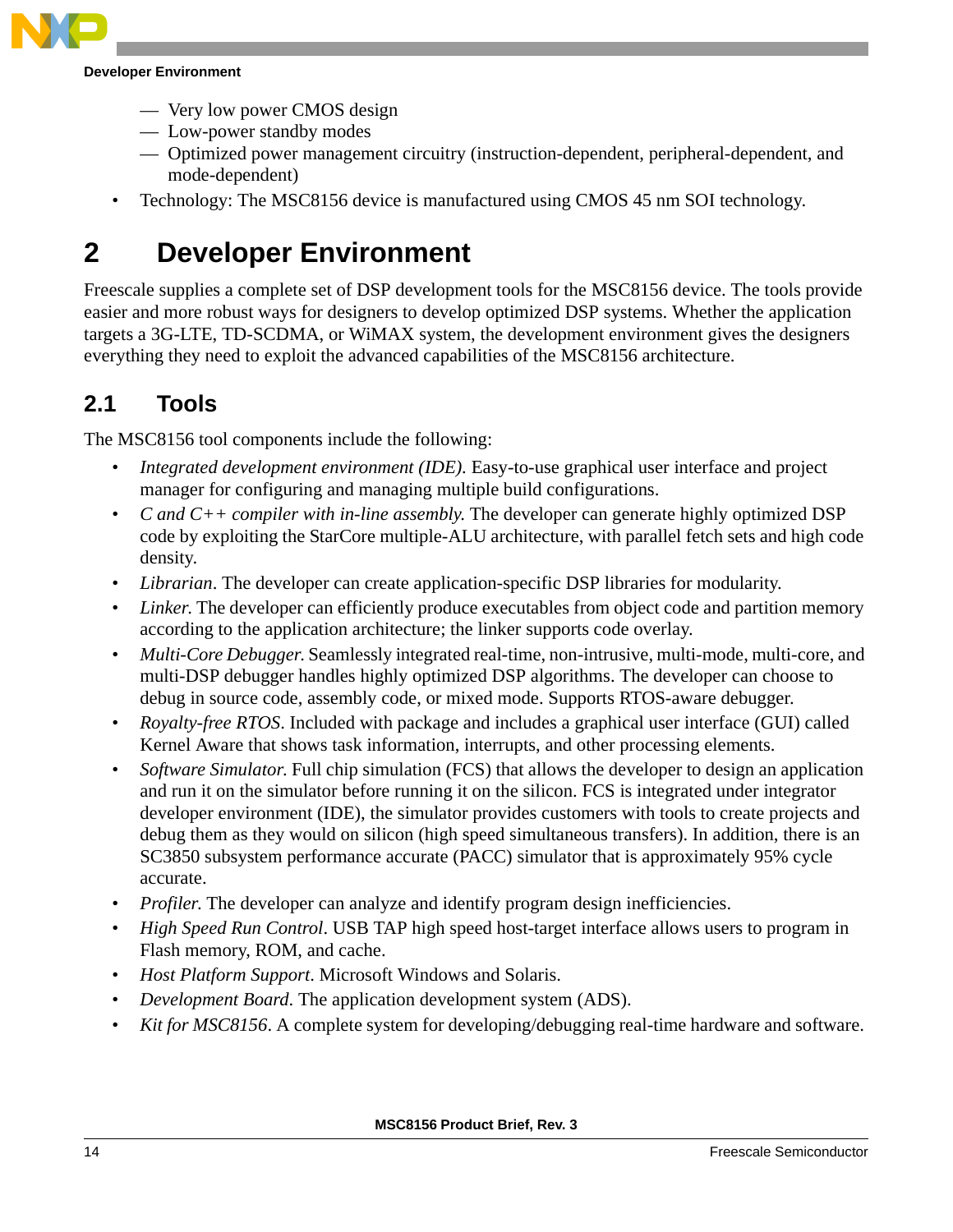

### <span id="page-14-0"></span>**2.2 Application Software**

Freescale offers a broad range of DSP applications through its third-party application software partners; these applications target IP telephony, telephony modem, wireless and multimedia transcoding, and wireless base stations. Applications and software modules are listed in **Table 1**.

| <b>Application</b>                 | <b>Modules</b>                                                                                                                                                                                         |
|------------------------------------|--------------------------------------------------------------------------------------------------------------------------------------------------------------------------------------------------------|
| <b>Baseband</b>                    | WiMAX solution supporting Wave 1 features with future extension to Wave 2 and beyond.                                                                                                                  |
|                                    | 3G-LTE evolving kernels library.                                                                                                                                                                       |
|                                    | Optimized FFT kernels, including matrix multiplication, and so forth.                                                                                                                                  |
| Device Drivers and<br>Example Code | MAPLE-B driver, DMA driver, serial RapidIO driver, TDM driver, Ethernet driver, UART driver, security<br>engine, memory allocation, and interrupt handling.                                            |
| StarCore Libraries                 | Rich set of StarCore software libraries, including: Math (Part 1 and 2), Signal, Complex vector, Control  <br>function, Frequency domain, Filter, Common, Image Processing, Communication, and Matrix. |